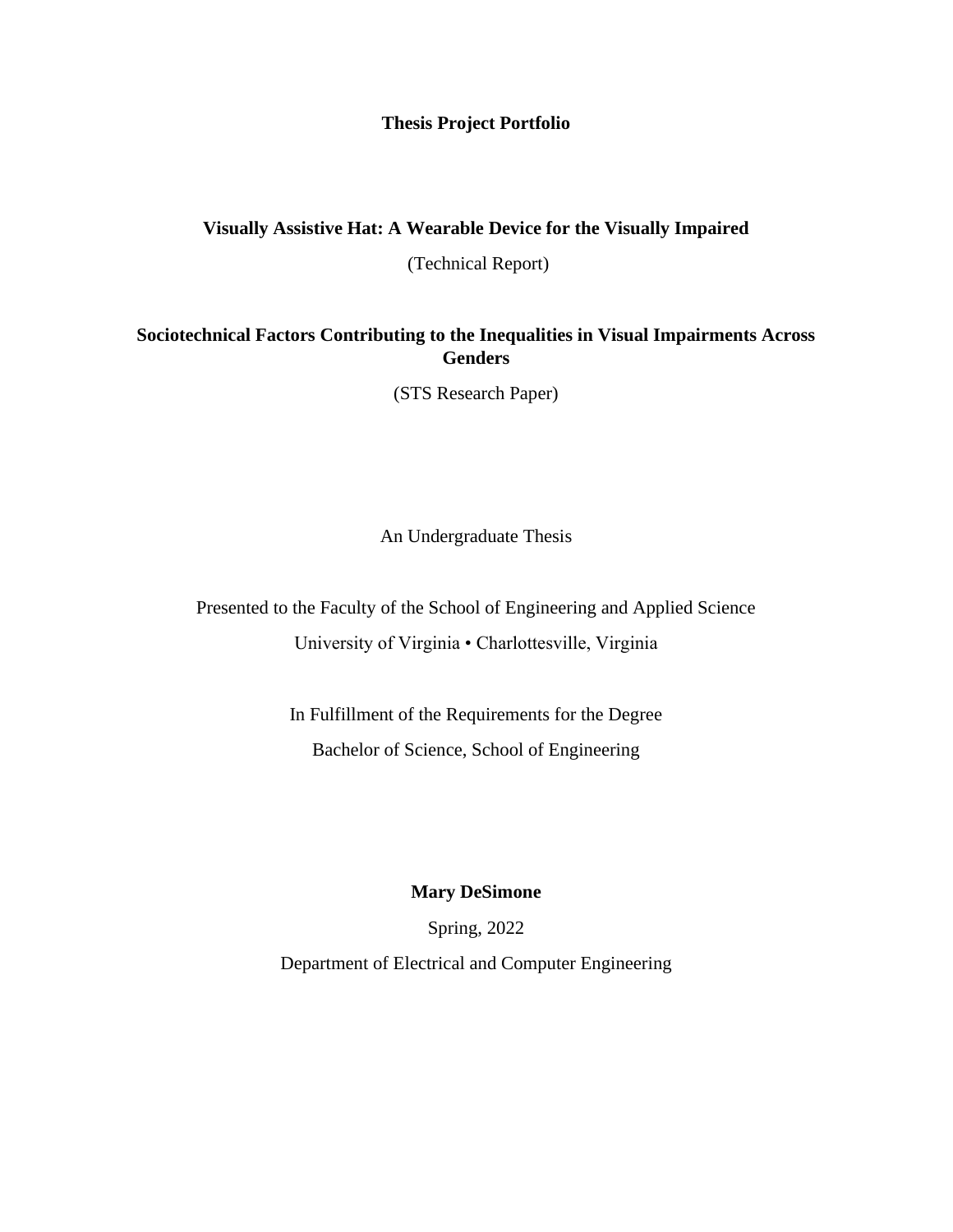# **Table of Contents**

Sociotechnical Synthesis

Visually Assistive Hat: A Wearable Device for the Visually Impaired

Sociotechnical Factors Contributing to the Inequalities in Visual Impairments Across Genders

Prospectus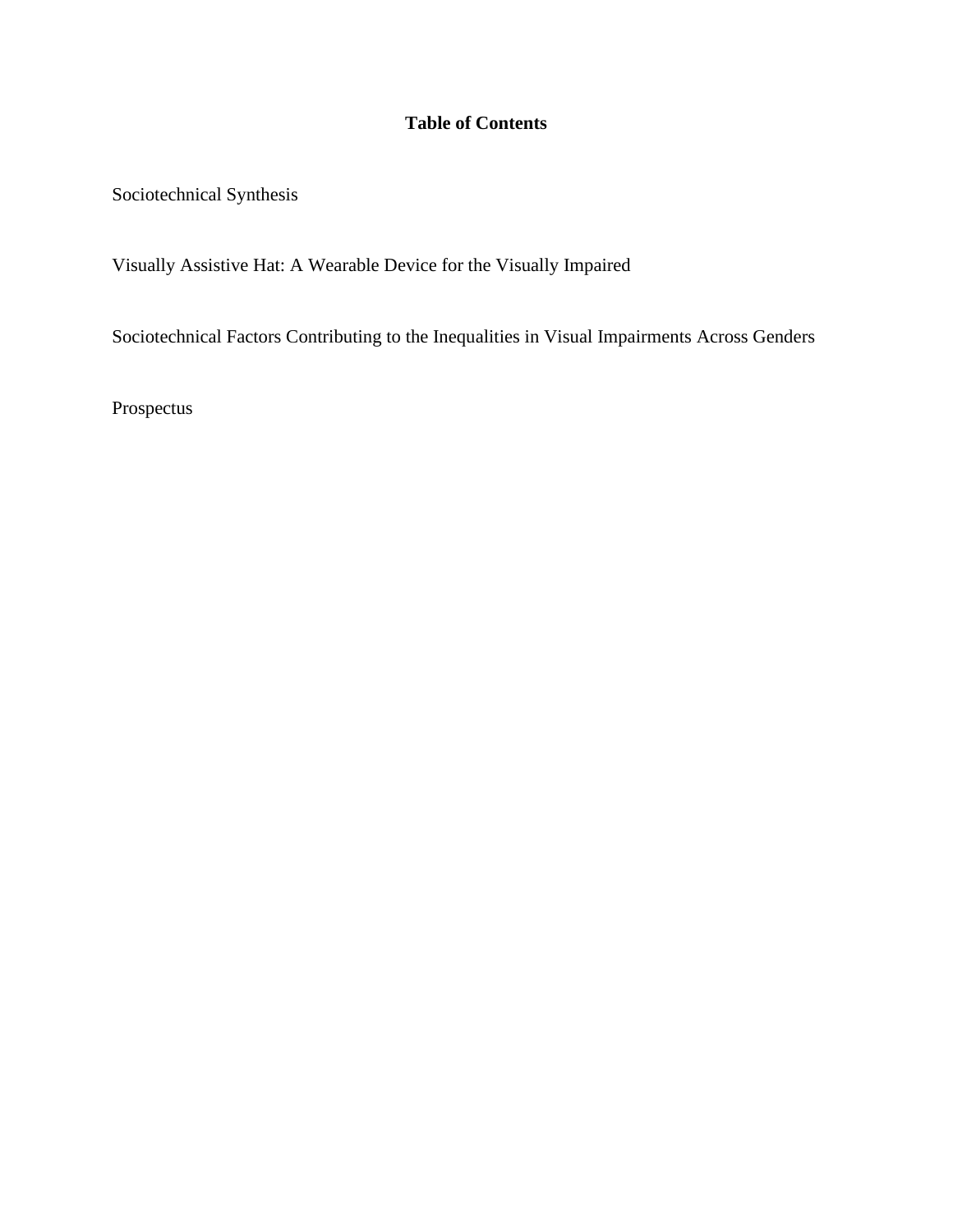#### **Sociotechnical Synthesis**

Visual impairment, including blindness or simply any form of vision degradation, affects many people at some point in their life, making it a widespread issue. This portfolio details the process and results of focusing on blindness and visual impairments, and improvements that can be made in the field of eyecare. The technical portion of this project contained the creation of a new wearable technology for those suffering from visual impairments, in order to provide feedback to users about unseen obstructions. It utilizes an array of sensors, motors, and speakers in order to provide tangible feedback to users about their surroundings. The full documentation and detail of the creation and testing of this device are included in the portfolio for the visually assistive hat. For the science, technology, and society (STS) research topic, the results aim to show an answer to the following question: what leads to women being more likely to suffer from visual impairments, such as cataracts and blindness, than men? These two topics and projects are closely linked together, as they aim to provide insight and solutions into the field eye care and the disparities within it.

For the technical portion of this portfolio, this project focused on creating a hat that provides tactile and auditory feedback to blind and visually impaired individuals based on obstruction detection. This was done by embedding light detection and ranging (LiDAR) sensors into the hat and connecting them to a central microcontroller (MCU) board to process current surroundings. The device gathers information regarding a user's surroundings from the front, sides, back, and any incline changes. Then, using the information provided by the LiDAR sensors, vibrating direct current (DC) motors were programmed to vibrate whenever their respective sensor detects an object and increases the vibration frequency as the object gets closer to the individual. Additionally, small piezo speakers will be mounted to the side of the cap and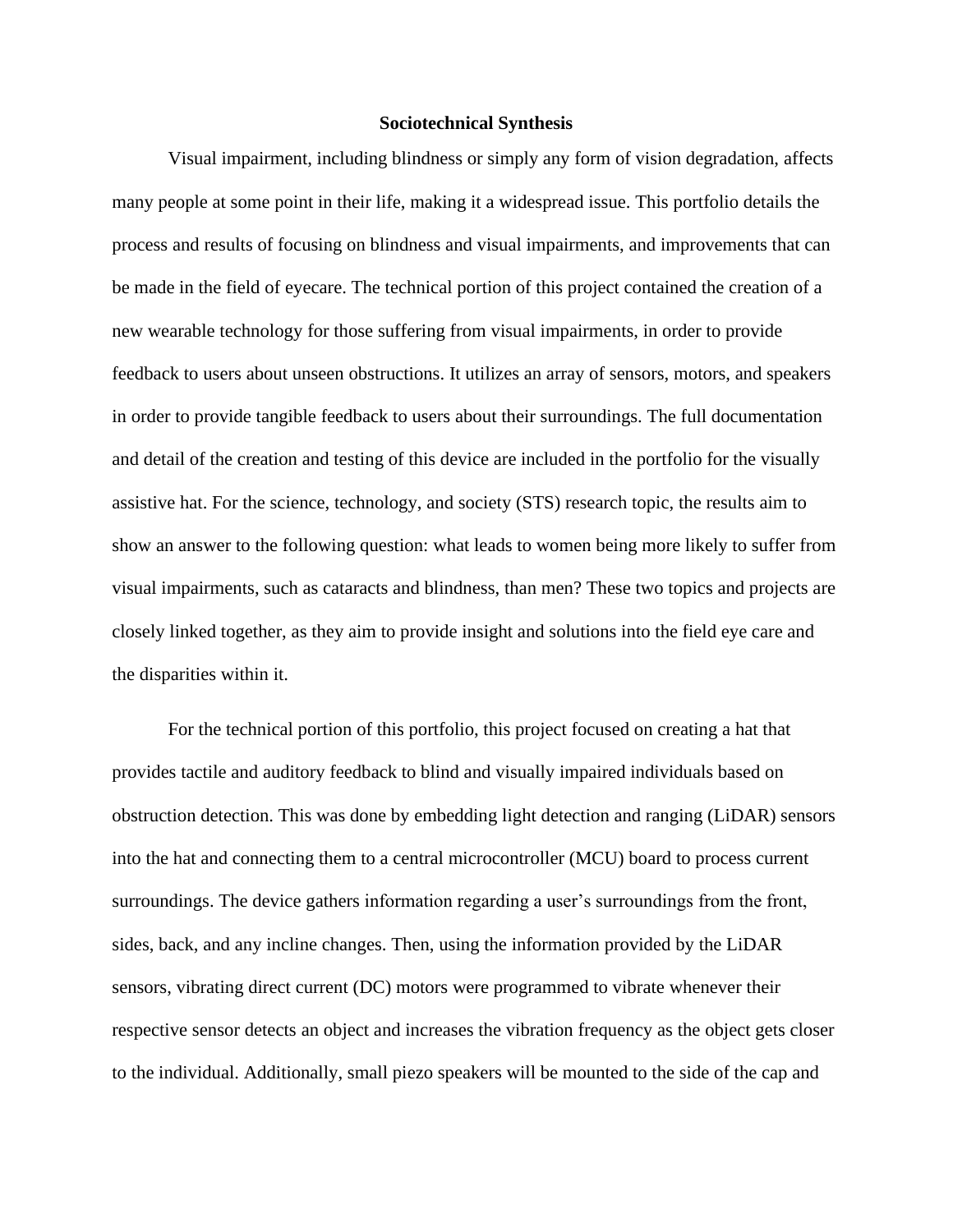connected to the MCU to provide auditory feedback for users who may prefer to have auditory feedback. Lastly, the cap has a sensor that provides feedback whenever the user approaches steps or some type of change in surface elevation. The technical work involved in this portfolio ultimately aimed to mitigate issues found in alternative forms of visual assistants by creating a lightweight device the user can place on their head and not worry about holding. This project's design provides the user with a fuller picture and awareness of their surroundings by monitoring obstructions from the user's side or behind. The combined use of LiDAR and ultrasonic sensors help create a more effective and powerful obstacle detection system, as opposed to the use of video cameras or simply ultrasonic sensors alone.

The STS research topic for this portfolio is centered around the discrepancies between genders within the field of visual degradation. Blindness and vision loss is a problem that affects millions of people around the world, and something that most people are likely to experience to varying degrees. As the world continues to age and average lifespans increase, visual impairments will only increase in frequency. Unfortunately, studies have shown that blindness is more common in women, specifically those over 50, than in men, and yet women are less likely to receive care for their eye problems. This portion of the portfolio aims to determine what leads to women being more likely to suffer from visual impairments, such as cataracts and blindness, than men. Official journals, governmental and educational papers, studies, and reports will be used to gather information about the current state of visual impairments across genders. This research is analyzed using the wicked problem framing technique to be able to assemble a complete breakdown of the problems surrounding women's lack of access to eyecare, as well as providing an in-depth review of the inequalities across genders. The results of this paper provide findings to the field of STS in order to address the root causes involving access to eyecare, as